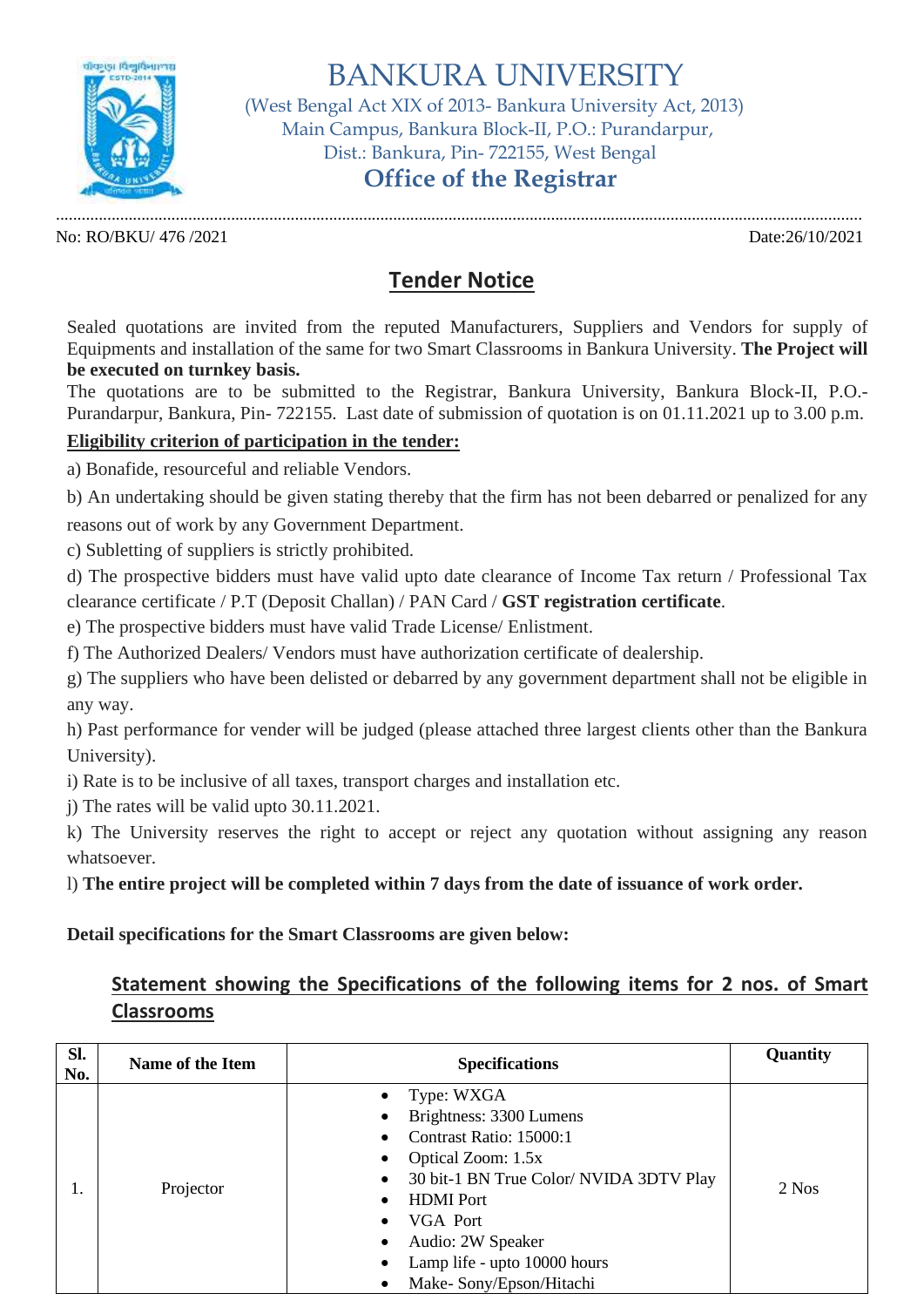| 2. | Touch kit                           | Eyeris Interactive Kit for White board<br>$\bullet$                                                                                                                                                                                                                                                                                                                                                                                                                                                                                                                                                                                                                                                                                                                                                                                                                                                                                                                                                                        | 2 Nos          |
|----|-------------------------------------|----------------------------------------------------------------------------------------------------------------------------------------------------------------------------------------------------------------------------------------------------------------------------------------------------------------------------------------------------------------------------------------------------------------------------------------------------------------------------------------------------------------------------------------------------------------------------------------------------------------------------------------------------------------------------------------------------------------------------------------------------------------------------------------------------------------------------------------------------------------------------------------------------------------------------------------------------------------------------------------------------------------------------|----------------|
| 3. | Ceiling Mount Kit/Wall<br>mount kit | Universal ceiling mount kit<br>$\bullet$                                                                                                                                                                                                                                                                                                                                                                                                                                                                                                                                                                                                                                                                                                                                                                                                                                                                                                                                                                                   | 2 Nos          |
| 4. | <b>High Quality Speaker</b>         | 2 Way column speaker<br>٠<br>3 mm extruded aluminium<br>Transducer: 1 x1" dome tweeter<br>Transducer Complements: 4x2" woofer<br>Cross Frequency: 6 Khz<br>Front Cabinet: Aluminium make<br>Sensitivity: 89dB<br>Frequency Range: 180 Hz. To 20 KHz. @ -<br>٠<br>10 dB Direct mode or better<br>Frequency Response: 250 Hz. To 6 KHz. @ -<br>٠<br>3dB Direct mode or better<br>Rated Power: Minimum 110 dB @ 30 Watt<br>٠<br>Nominal Impedance: 8 Ohms<br>Power Taps @ 100V: 7.5W, 15W, 30W, 60W<br>$\bullet$<br>Make: Bose/ Sony/Philips/ Sonodyne                                                                                                                                                                                                                                                                                                                                                                                                                                                                        | $2x2 = 04$ Nos |
| 5  | Power Amplifier                     | Power: minimum 250 Watts<br>$\bullet$<br>Frequency response: $50hz - 15khz (\pm 3db) @$<br>100v<br>Input connections: Transformer balanced<br>input with male and female XLR input/output<br>sockets<br>Power output: 250 watts RMS into 100- $\&$<br>٠<br>70-volt line/ 4 ohms<br>Outputs: 100 & 70 volts/4-ohm speaker<br>٠<br>outputs via I/O barrier strip. Line out to feed<br>additional power amplifiers available from<br>one of the paralleled XLR inputs<br>Controls: Power switch, Input attenuator<br>Protection: through built in cooling fan with<br>temperature sensor Indicators of Amplifier<br>status: power on, output meter; mains fail,<br>High temp trip etc.<br>Signal to noise ratio:-82db or better<br>Input sensitivity: Max 300mv (set @ 1v)<br>Input impedance: 10 KOhm or better<br>THD: less than 0.5% @ 1khz;<br>Distortion at max power: 0.7% or better<br>Power source AC: 200V to 250V - 50hz<br>Form Factor: Rack mount 2U<br>Make: Bose/Australian Monitor/Precision<br>Audio/AtlasIED | 2 Nos          |
| 6. | Wireless UHF<br>Microphone          | Wireless UHF Microphone both livelier type<br>$\bullet$<br>and handled type<br>Receiver's audio frequency response 42hz to<br>٠<br>516MHz $(-3 dB)$<br>Transducer Principal: Dynamic<br>٠<br>Pickup pattern: Cardioid<br>٠<br>Switching Bandwidth: 823 ~ 865MHz /<br>٠<br>865~867MHz / 626~668MHz etc.<br>Sound pressure label (SPL): 85dB to Max<br>154dB<br>Audio output: 6.3 mm jack socket<br>(unbalanced): +12 dBu XLR socket<br>$(balanceed): +18 dBu$                                                                                                                                                                                                                                                                                                                                                                                                                                                                                                                                                               | 4 Nos          |